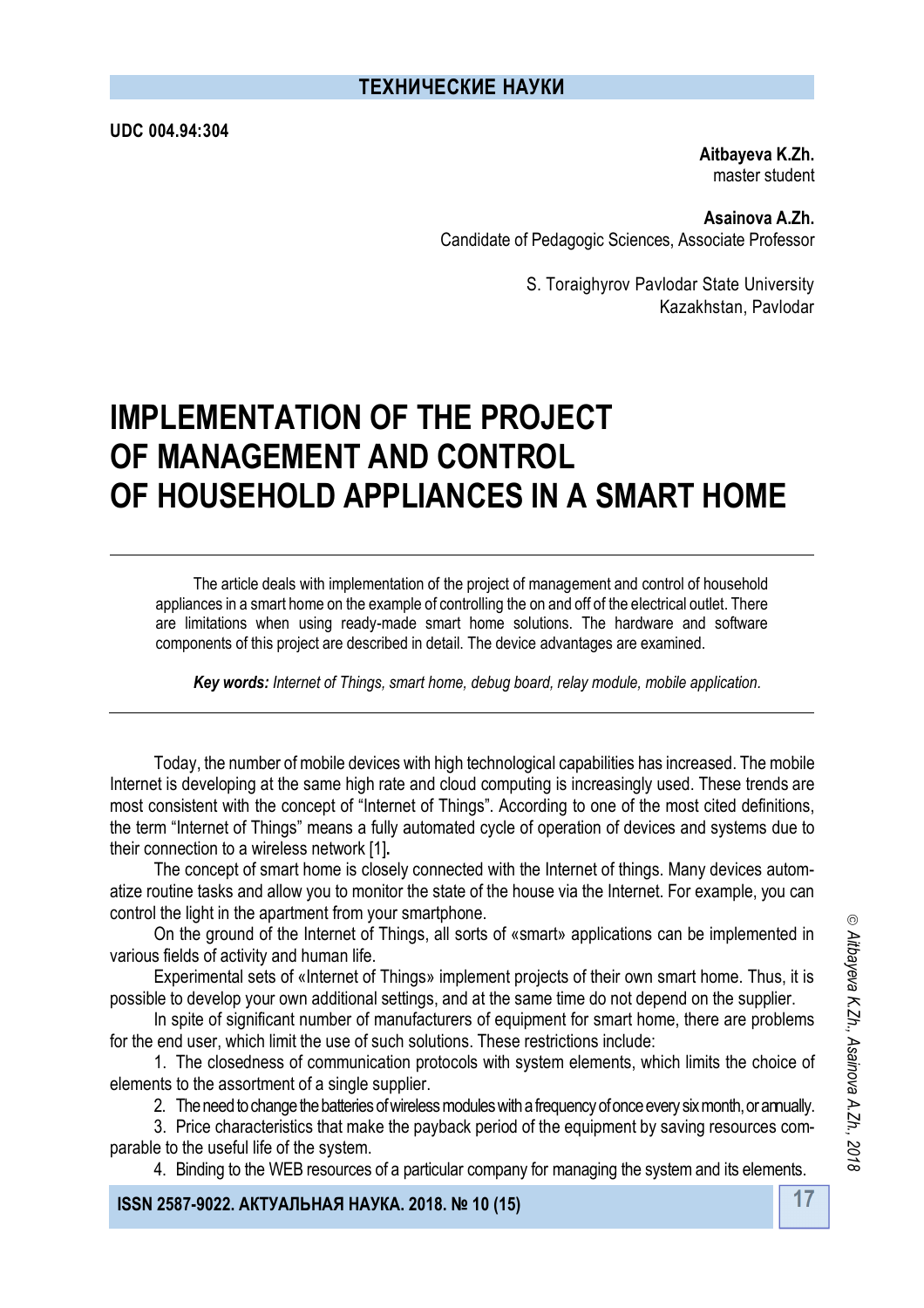5. Power dependency of wireless devices.

6. The need to use metering devices with specialized output. Accordingly, the analysis of the problems of introducing smart home systems and the Internet of things in the house has formed scientific and technical tasks that are planned to be solved as part of the implementation of the proposed project and which determine the novelty of the solutions being developed.

The article deals with practical and demonstration implementation of the project to manage and control household appliances in a smart home. This project consists of a hardware and mobile platform. To implement the hardware platform of this project, the following equipment is needed:

- controller;
- relay module;
- external power outlet;
- prototype board and connecting wires;
- compact power supply.

A microcontroller is used to connect devices over a Wi-Fi standard wireless connection. The debug board **ESP8266 NodeMcu Lua Wi-Fi V3 CH340**, equipped with Wi-Fi, was chosen as the master controller. The ESP8266 is designed for use in various devices, for instance: wireless sensors, wearable electronics, smart sockets, and so on. Thus, it can be said that the ESP8266 module will be an important component of the «Internet of Things» (Figure 1).

In this project, the ESP8266 module is used as an independent brain of the project with its I / O ports, that is, all logic is processed directly by the ESP8266 module. The debug board is located on the prototype board Breadboard. Connecting wires are used to connect.



Figure 1. Board ESP8266 NodeMcu

The controller connects to the Wi-Fi home network. The mobile application, while in the same home network as the ESP8266, sends commands to it. ESP8266 accepts commands and controls relay modules that disconnect and connect supply voltage to outlets [2]. The control of electrical loads, namely the supply of power to the sockets and the switching on and off of devices, is carried out by means of a relay.

Any electrical appliance that does not exceed the maximum load of the selected relay can act as a load. The relay can be used both contact and solid. The advantage of a solid-state relay is that it has a compact size compared to the contact. The project was selected solid-state relay **OMRON 4-x G3MB-202P 240В 2A, module ssr solid state relay**. A voltage of 5V controls this relay. Input voltage levels: 0-1.5V, low level, relay on, 2.5-5V, high-level relay off. Lights control is carried out by using of this relay (Figure 2).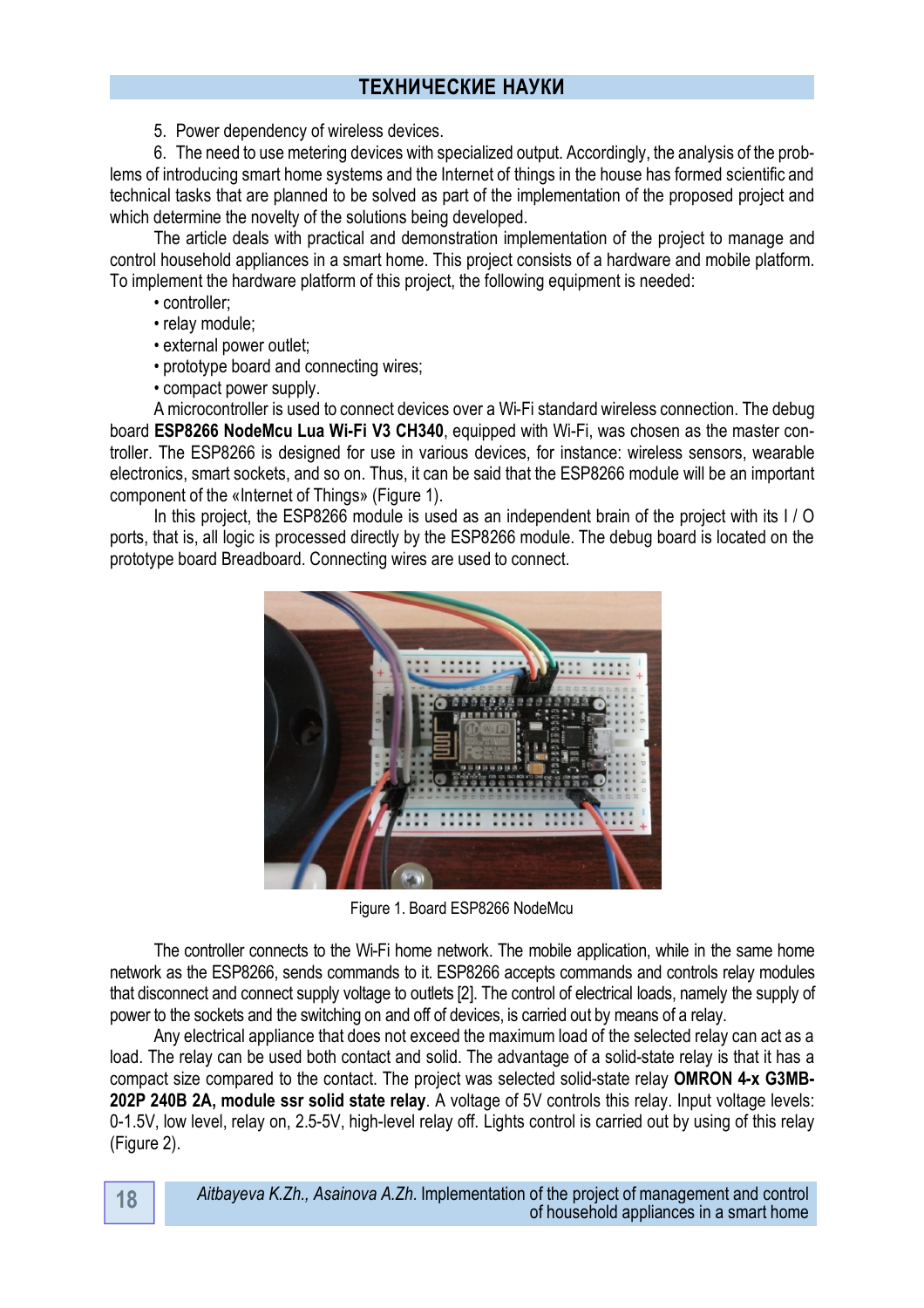### **ТЕХНИЧЕСКИЕ НАУКИ**



Figure 2. Relay module OMRON G3MB-202P

A solid-state relay unit is capable of switching up to 4 channels of AC load up to 2A per channel. The board has all the necessary matching elements, namely, the current amplifier on the transistor, which ensures accurate relay operation using high voltage logic levels. A light emitted diode induces the activity of each channel. The wires that control the relays are connected through screw terminal blocks, as are high voltage power wires. This is done to improve the reliability of the circuit, because the DuPont connectors do not always provide reliable contact and cannot conduct high current. Pinout of all connectors is signed with silk-screen on the board. The main advantages are increased compared with traditional relays switching reliability, the absence of extraneous switching sounds, almost unlimited resource [3].

Relay module connects to GPIO2, GPIO3, GPIO16, GPIO17, GPIO18, GPIO19 pins. Similarly, one can connect the relay to other terminals. To connect a solid-state relay G3MB-202 and debugging tools, appropriate connectors are provided. A transformer is used to convert voltage and AC current at a constant frequency. This transformer is used to reduce the voltage to 6V (Figure 3).



Figure 3. Transformer

For power supply, a power connector is used, more precisely, a manual connection with a voltage of 220V (Figure 4).



Figure 4. Power connector 220В

Figure 5 shows the hardware implementation of the project for managing and controlling household appliances in a smart home.

**19 ISSN 2587-9022. АКТУАЛЬНАЯ НАУКА. 2018. № 10 (15)**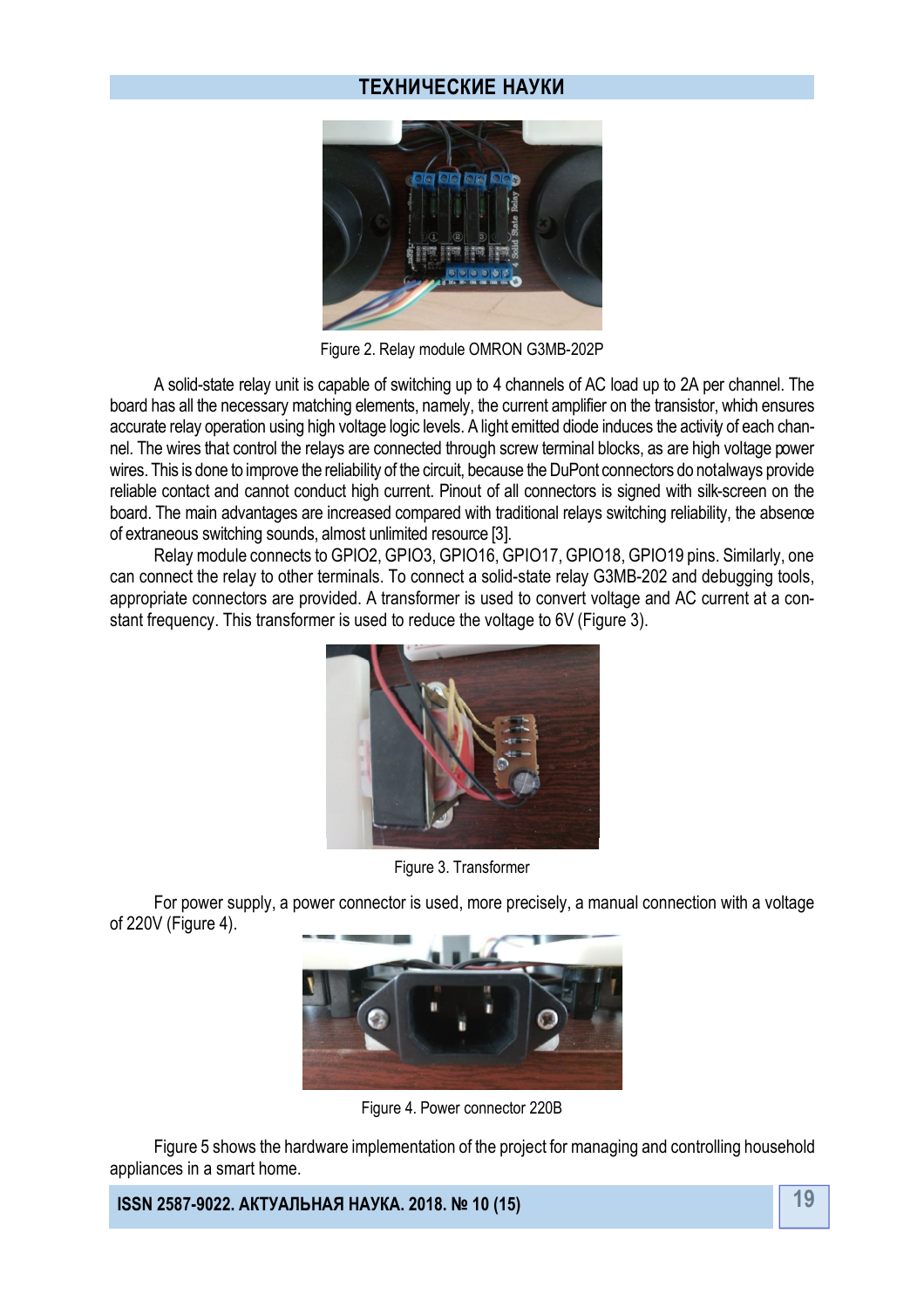## **ТЕХНИЧЕСКИЕ НАУКИ**



Figure 5. Ready layout project of management and control of household appliances in a smart home

The layout uses 2 lamps (lamp sockets) and 2 sockets, a sufficient number of devices for demonstration.

The secondary power supply module consists of a unit that converts an alternating voltage of 220 V to a constant 6 V, and a linear regulator necessary to provide 3.3 V of the microcontroller power supply.

The software part, the module firmware is implemented in the Arduino IDE environment.

#### **Part of the code:**

```
// Relay module connected to digital output 3
int Relay = 3:
void setup() 
{ pinMode(Relay, OUTPUT);}
void loop() 
{ digitalWrite(Relay, LOW); // relay on
digitalWrite(Relay, HIGH); // relay off}
Sketch check connection to a Wi-Fi access point:
// Importing support library ESP8266
#include <ESP8266WiFi.h>
// WiFi network settings
const char* ssid = "werdis";
const char* password = "75re41ID";
void setup(void)
{ // Serial port initialization
Serial.begin(115200);
// WiFi initialization
WiFi.begin(ssid, password);
while (WiFi.status() != WL_CONNECTED) {
  delay(500);
 Serial.print("."); }
Serial.println("");
Serial.println("WiFi connected");
// Output of the board's IP address to the terminal
Serial.println(WiFi.localIP());}
void loop() }
```
To create a mobile application for this project, the Android Studio integrated development environment is used. The application serves as a project control panel. This software application allows you to get information about the current status of the connected devices.